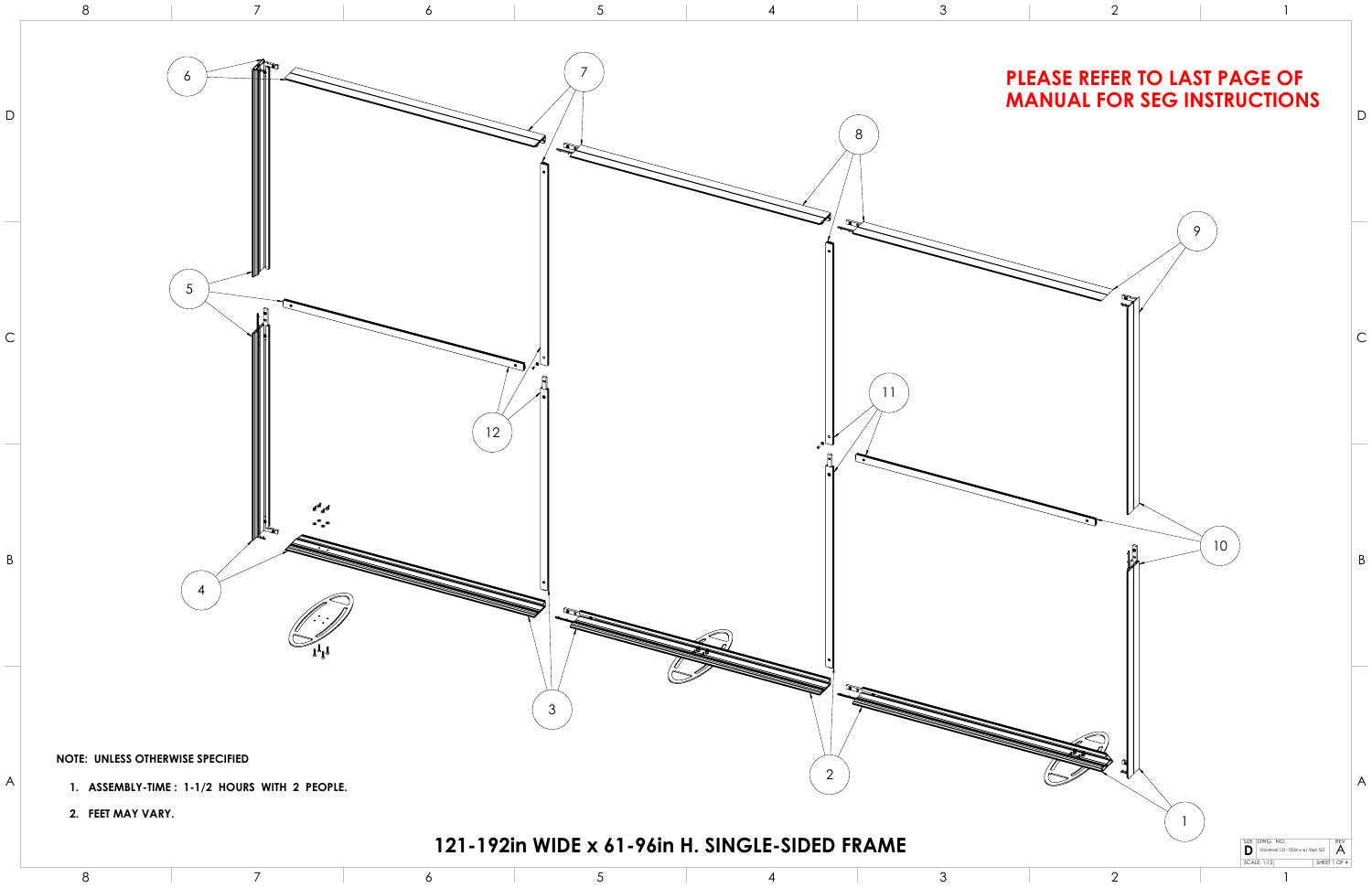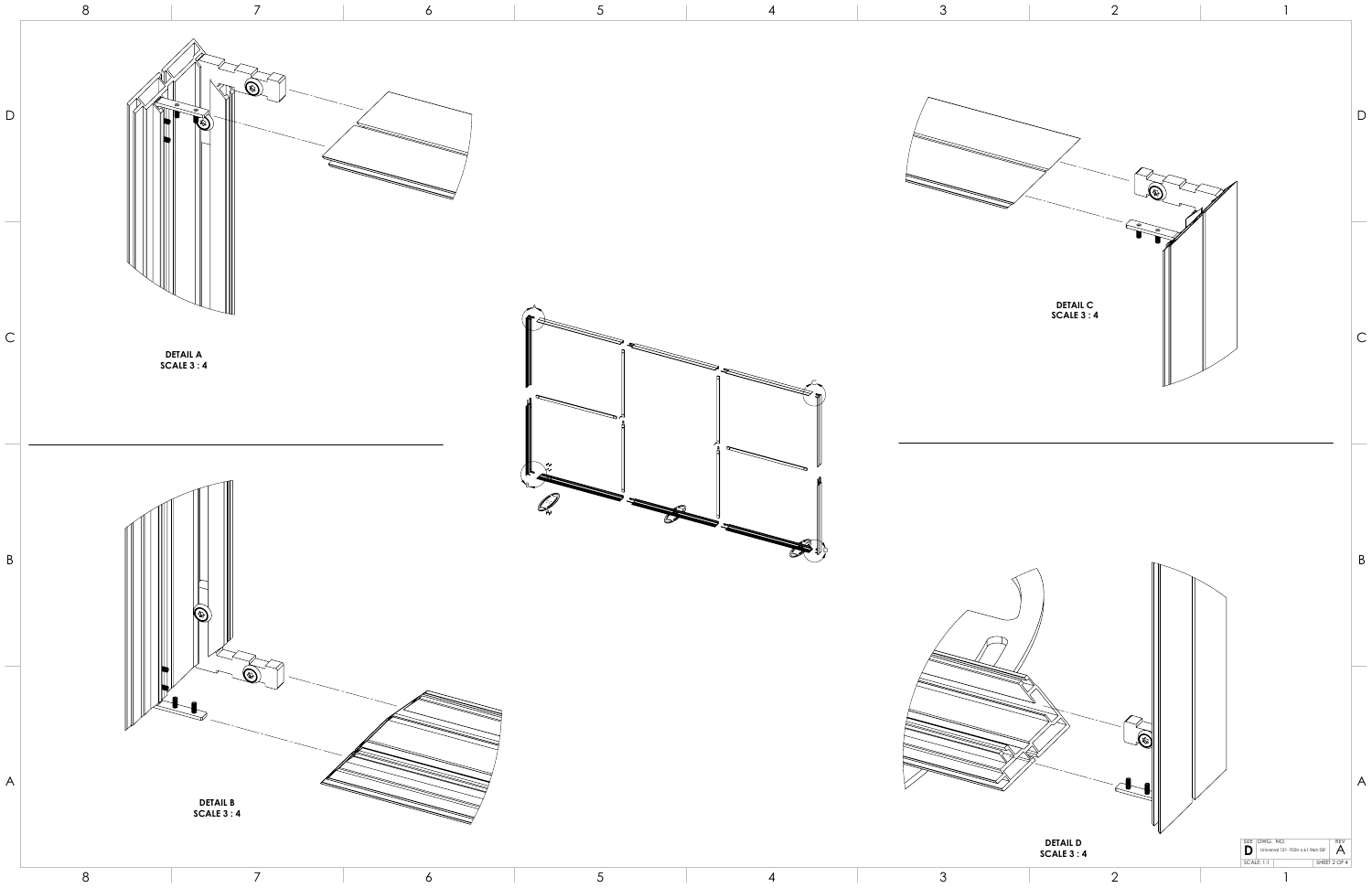



5



4



3